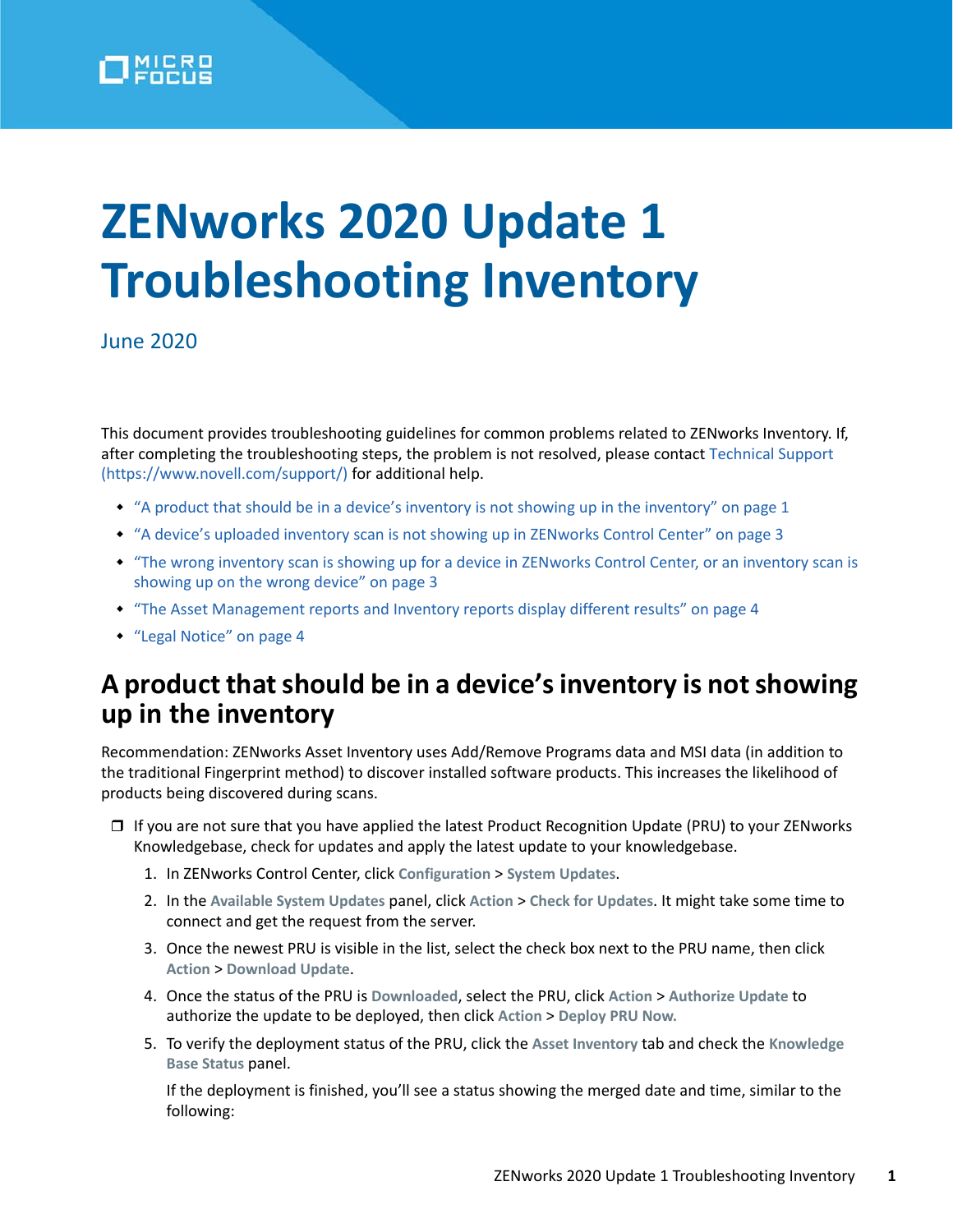If the deployment is not finished, you'll see a status showing the merge progress, similar to the following:

- 6. After the PRU is merged into the knowledgebase, run an inventory scan on the device and check the resulting inventory in ZENworks Control Center.
	- On the device: Click the ZENworks icon > **Inventory Details** > **Scan Now** or go to a command prompt and run zac inv scannow.
	- In ZENworks Control Center: Locate the device. Select the check box next to the device, click **Quick Tasks** > **Inventory Scan**. Configure the Quick Task, then click **Start**.
- $\Box$  If you have the latest PRU, make sure the PRU is merged into the ZENworks Knowledgebase:
	- 1. In ZENworks Control Center, click **Configuration** > **Asset Inventory**.
	- 2. Check the **Knowledge Base Status** panel. The last merge date should be more recent than the date of the most recently applied PRU, similar to the following:
	- 3. If the merge date is earlier than the most recently applied PRU, in the **Local Software Products** panel, click **Action** > **Update Knowledgebase with Local Product Changes.**

This causes the PRU to be merged with the knowledgebase.

- 4. After the PRU is merged into the knowledgebase, run an inventory scan on the device and check the resulting inventory in ZENworks Control Center.
	- On the device: Click the ZENworks icon > **Inventory Details** > **Scan Now** or go to a command prompt and run zac inv scannow.
	- In ZENworks Control Center: Locate the device. Select the check box next to the device, click **Quick Tasks** > **Inventory Scan**. Configure the Quick Task, then click **Start**.
- $\Box$  Verify that the device's latest scan is uploaded to the ZENworks server:
	- 1. In ZENworks Control Center, go to the device's **Inventory** page (device object > **Inventory** tab). Note the date in the **Last Scan Date** field. This is the date of the last scan that has been uploaded to the ZENworks server.
	- 2. On the device, double-click the ZENworks icon, then click Inventory **Details**. Check when the last scan occurred and if it was uploaded.
	- 3. If the product that is missing from the device's inventory was installed on the device after the last scan, run a new inventory scan on the device (ZENworks icon > **Inventory Details** > **Scan Now**). Wait for the scan to be uploaded and then check the device's inventory in ZENworks Control Center.
	- 4. If the device's last scan has not been uploaded, check the following:
		- $\bullet$  Is the device using a Satellite Server for its Collection server? To check, run zac  $z_{\text{c}}$  -1 at a command prompt.

If the device's Collection server is a Satellite Server, check its collection role-up schedule. The schedule determines how often the Satellite Server uploads its collected inventory to a Primary Server; the inventory will not show up until it has been uploaded to a Primary Server. To check the roll-up schedule on the Satellite Server, click the ZENworks icon > **Satellite Collection**. The collection schedule is listed as well as any inventory files waiting to be uploaded.

Are the scan files trapped on the device? This can be caused by corrupt scan files.

To check, go to the *%zenworks\_home%*\work\inventory directory. Delete any \*-full.xml and \*-last.xml files. Run a new inventory scan on the device (ZENworks icon > **Inventory Details** > **Scan Now**).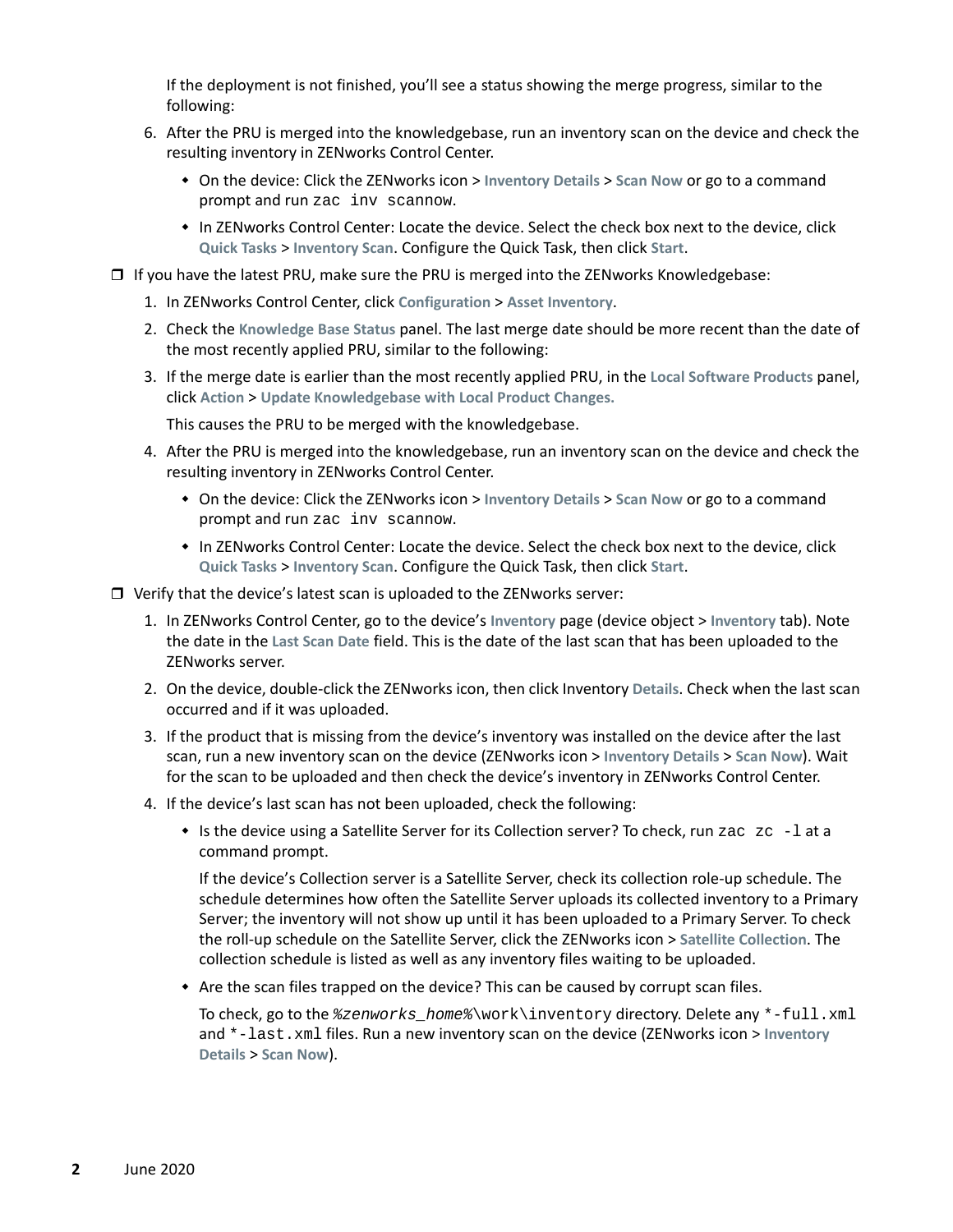# <span id="page-2-0"></span>**A device's uploaded inventory scan is not showing up in ZENworks Control Center**

Symptom: A device shows that its current inventory scan has been uploaded, but the inventory is not showing up (old inventory or blank inventory) on the device in ZENworks Control Center.

Check to see if the device's Collection server is a Satellite Server. To check, run zac zc-l on the device.

If the Collection server is a Satellite Server, check its collection role-up schedule. The schedule determines how often the Satellite Server uploads its collected inventory to a Primary Server; the inventory will not show up until it has been uploaded to a Primary Server. To check the roll-up schedule on the Satellite Server, click the ZENworks icon > **Satellite Collection**. The collection schedule is listed as well as any inventory files waiting to be uploaded.

- On the device's Collection server (Primary Server or Satellite Server), go to the following directory:
	- Windows: novell\zenworks\work\collection\inventory
	- Linux: \var\opt\novell\zenworks\collection\inventory directory (on Linux)

Do the following:

- 1. Delete any files not in the success or failed directories. These files are waiting to be processed and might be in a stuck state.
- 2. Run a new scan on the device (click the ZENworks icon > **Inventory Details** > **Scan Now** or go to a command prompt and run zac inv scannow).
- 3. Check the Collection server's inventory directory to see if the files have been processed.
- 4. Check the device's **Inventory** page in ZENworks Control Center. The Last Scan Date field should show the date/time of the recently completed scan.
- 5. If the date/time is not correct, check the Collection server's inventory directory again. Are they processing? If so, wait. If not, contact Support.

#### <span id="page-2-1"></span>**The wrong inventory scan is showing up for a device in ZENworks Control Center, or an inventory scan is showing up on the wrong device**

This issue is typically caused by two devices having the same GUID in ZENworks Control Center.

- $\Box$  Was the device imaged? If yes, do the following to the image that was used so that the future devices created from the image will not have duplicate GUIDs:
	- If the ZENworks Agent is on the image, refer to the Cool Solution article "[Installing the ZENworks](https://www.novell.com/communities/coolsolutions/cool_tools/zcm-imaging-installing-zen-adaptive-agent-image/)  [Agent in an Image"](https://www.novell.com/communities/coolsolutions/cool_tools/zcm-imaging-installing-zen-adaptive-agent-image/) for information about how to correctly perform this task to avoid duplicate GUIDs.
	- Was the image SYSPREPed? PXE to run "zisedit-c" to clear the Image Safe Data or contact Support for a tool that can clear the Image Safe Data so that registering creates a new ZENworks GUID.

□ To resolve duplicate GUIDs:

- 1. In ZENworks Control Center, click **Configuration** > **Zone Management Settings** > **Device Management** > **Registration**.
- 2. In the **Reconcile Settings** panel, deselect **Serial Number**, then click **OK** to save the changes to the registration settings.